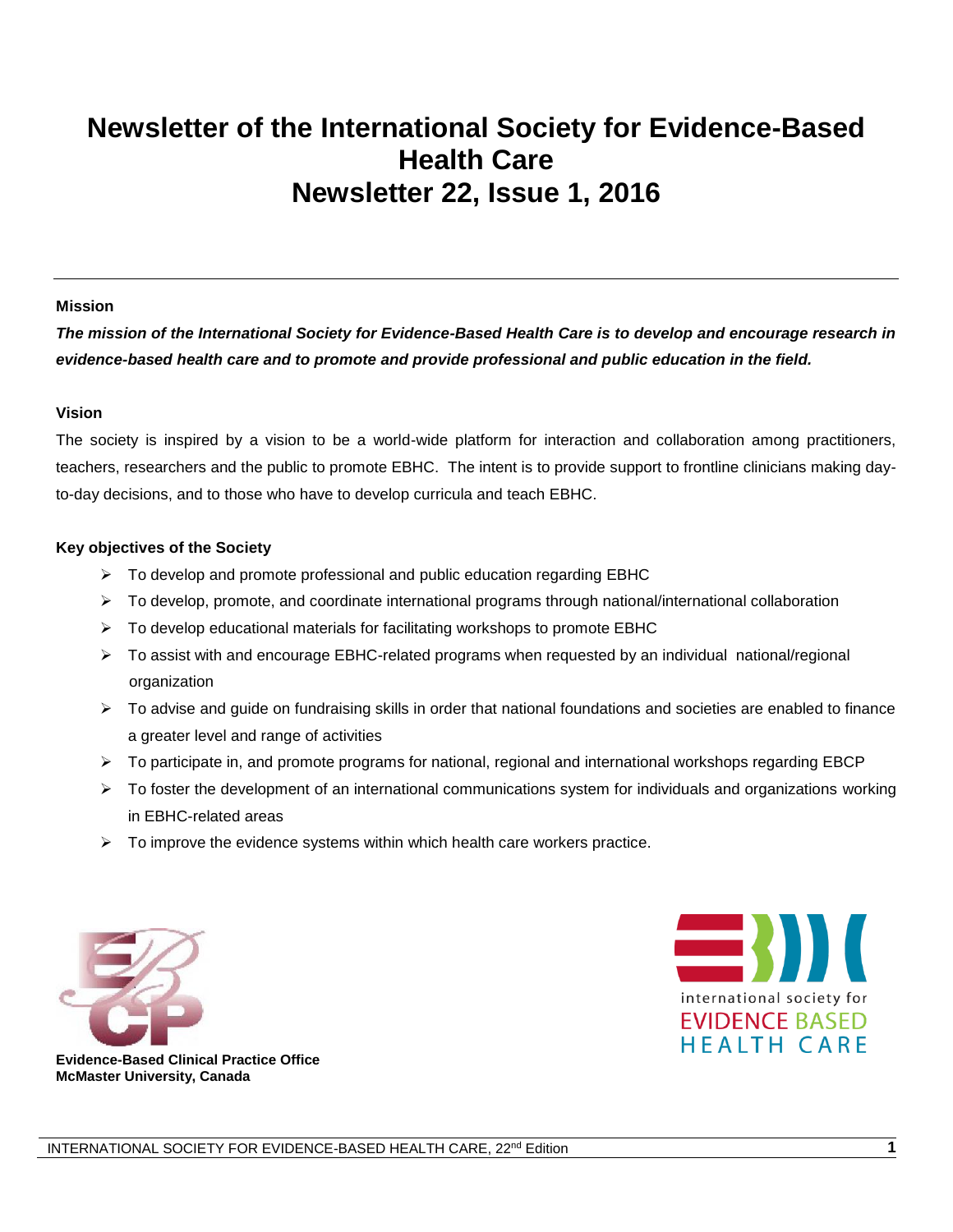## **TABLE OF CONTENTS**

#### **EDITORIALS**

#### **TEACHING & PRACTICE TIPS**

| What are the Effects of Teaching Evidence-Based Health Care (EBHC)? Overview of systematic reviews . 6 |  |
|--------------------------------------------------------------------------------------------------------|--|
|                                                                                                        |  |

#### **RESEARCH & REVIEWS**

| Does evidence-based practice improve patient outcomes? An analysis of a natural experiment in a Spanis |    |
|--------------------------------------------------------------------------------------------------------|----|
|                                                                                                        | 12 |

## **RESOURCES & REVIEWS**

#### **WORKSHOPS AND CONFERENCES**

| 16  |
|-----|
| 16  |
|     |
| 18. |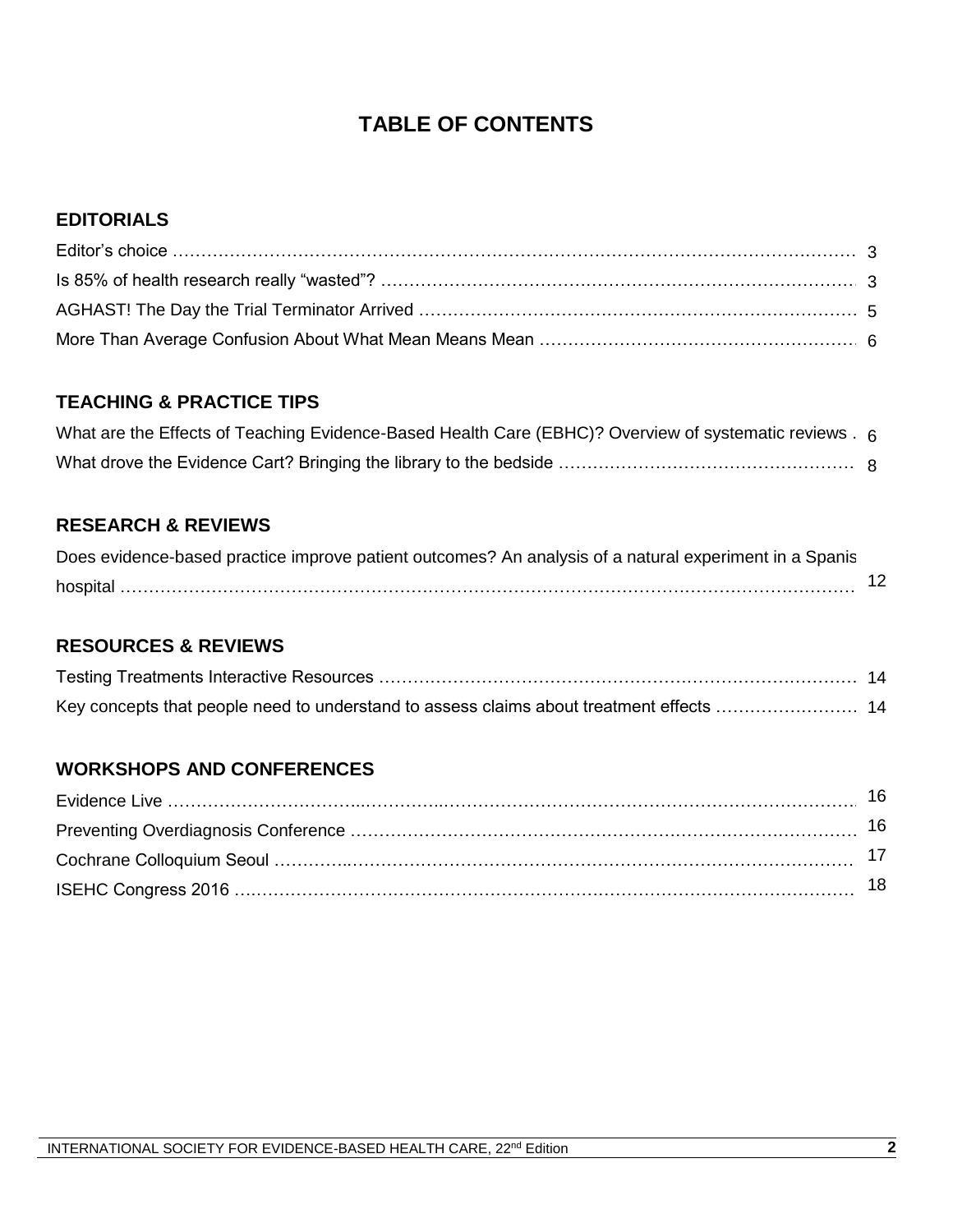# **Editorials**

## **Editor's choice**

So many conferences to go to, but one you won't want to miss is the 2016 ISEHC conference on Kish Island in December 7-9. This resort island is part of Iran but no Visa is necessary to visit, and it's a great venue for networking and relaxation. The local organisers are from the Centre for Evidence Based Practice in Tabriz who are regional leaders in teaching EBM. More details in our Events section - and while your diaries are open you might want to note the 2017 ISEHC conference is a joint event with Cochrane, Campbell and G.I.N. in Cape Town.

Have you been have ever been asked what the evidence for evidence based practice is? This common and tricky question has been addressed in previous issues of the ISEHC newsletter but page 12 summarises and critiques an new study from San Sebastian in Spain where are natural experiment showed improvements in outcomes from a EBM support unit compared to standard care.

Finally, we all struggle with the appropriate curriculum for teaching evidence based practice, and the ISEHC curriculum subgroup is currently working on a Delphi survey refine and extend the Sicily statement. Meanwhile you might be interested in the set of Key Concepts developed for teaching for the public about critical evaluation of claims about the effects of treatments. I think you'll find these concepts are familiar and relevant for teaching healthcare professionals too.

Paul Glasziou Twitter: @PaulGlasziou

# **Is 85% of health research really "wasted"?**

## **Paul Glasziou, Iain Chalmers**

#### *First published in BMJ Blogs, January 2016*

Our estimate that 85% of all health research is being avoidably "wasted" [Chalmers & Glasziou, 2009] commonly elicits disbelief. Our own first reaction was similar: "that can't be right?" Not only did 85% sound too much, but given that \$200 billion per year is spent globally on health and medical research, it implied an annual waste of \$170 billion. That amount ranks somewhere between the GDPs of Kuwait and Hungary. It seems a problem worthy of serious analysis and attention. But how can we estimate the waste?

Let's break up the 85% figure by its components. The easiest fraction to understand is the fraction wasted by failure to publish completed research. We know from follow up of registered clinical trials that about 50% are never published in full, a figure which varies little across countries, size of study, funding source, or phase of trial [Ross, 2014]. If the results of research are never made publicly accessible – to other researchers or to end-users - then they cannot contribute to knowledge. The time, effort, and funds involved in planning and conducting further research without access to this knowledge is incalculable.

Publication is one necessary, but insufficient, step in avoiding research waste. Published reports of research must also be sufficiently clear, complete, and accurate for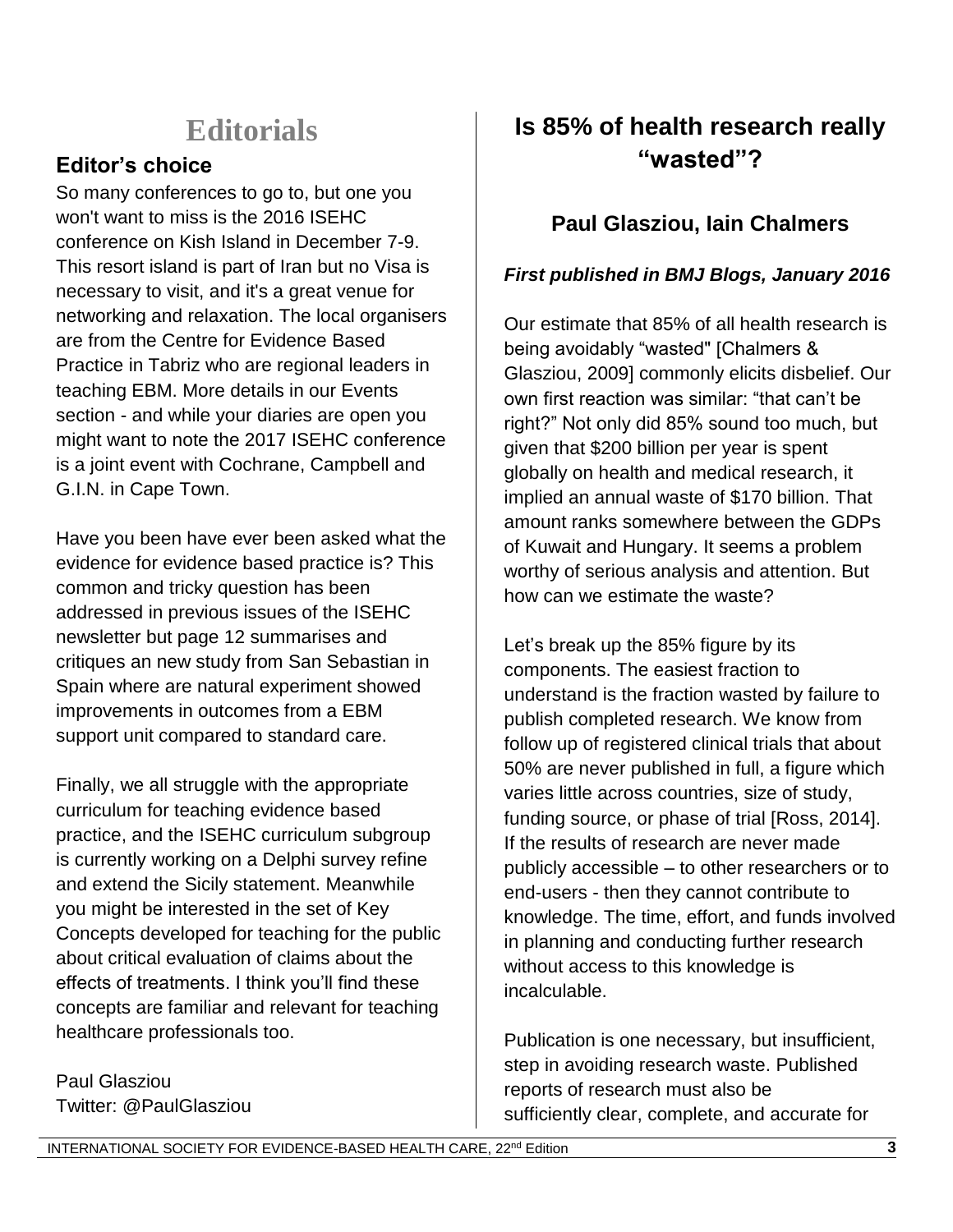others to interpret, use, or replicate the research correctly. But again, at least 50% of published reports do not meet these requirements [Glasziou, 2014]. Measured endpoints are often not reported, methods and analysis poorly explained, and interventions insufficiently described for others – researchers, health professionals and patients - to use. All these problems are avoidable, and hence represent a further "waste".

Finally, new research studies should be designed to take systematic account of lessons and results from previous, related research, but at least 50% are not. New studies are frequently developed without a systematic examination of previous research on the same questions, and they often contain readily avoidable design flaws [Yordanov, 2015]. And even if well designed, the execution of the research process may invalidate it, for example, through poor implementation of randomization or blinding procedures.

Given these essential elements – accessible publication, complete reporting, good design – we can estimate the overall percent of waste. Let us first consider what fraction of 100 research projects DO satisfy all these criteria? Of 100 projects, 50 would be published. Of these 50 published studies, 25 would be sufficiently well reported to be usable and replicable. And of those 25, about half (12.5) would have no serious, avoidable design flaws. Hence the percent of research that does NOT satisfy these stages is the remainder, or 87.5 out of 100. In our 2009 paper, we rounded this down to 85%\*.

Although the data on which our estimates were based came mainly from research on clinical

research, particularly controlled trials, the problems appear to be at least as great in preclinical research [Macleod. 2014]. Additionally, our 2009 estimate did not account for waste in deciding what research to do and inefficiencies in regulating and conducting research. These were covered in the 2014 Lancet series on waste, but it is harder to arrive at a justifiable estimate of their impact.

If research was a transport business, we would be appalled by these data. Half the goods carried would be badly designed, half lost in shipping, and half of the remainder broken by the time they arrived - a truly heart breaking waste. The "good news" is that there is vast potential gain from salvage operations! Either rescuing sunken trials from the bottom of the ocean, or repairing the damaged ones, might retrieve up to 75% of the waste (we cannot retrospectively fix poor design). These salvage and repair operations may be the most costeffective way of improving the yield from research: a few percent of the current budget could be used to recover lost and poorly reported research, as proposed by the AllTrials campaign. However, we need to press on with that salvage: data from studies are being lost forever at a rate of perhaps 7% per year [Vines, 2014]. We certainly should, and must, attend to that – indeed it seems both an economic and an ethical imperative – but we also need to improve the processes and incentive systems in research. This is the motive that led to the launch of the REWARD Alliance, which held its first conference in Edinburgh in September 2015 [\(www.rewardalliance.net/\)](http://www.rewardalliance.net/). The Alliance is currently working with funders, regulators, publishers, organisations, and others to reduce waste and add value.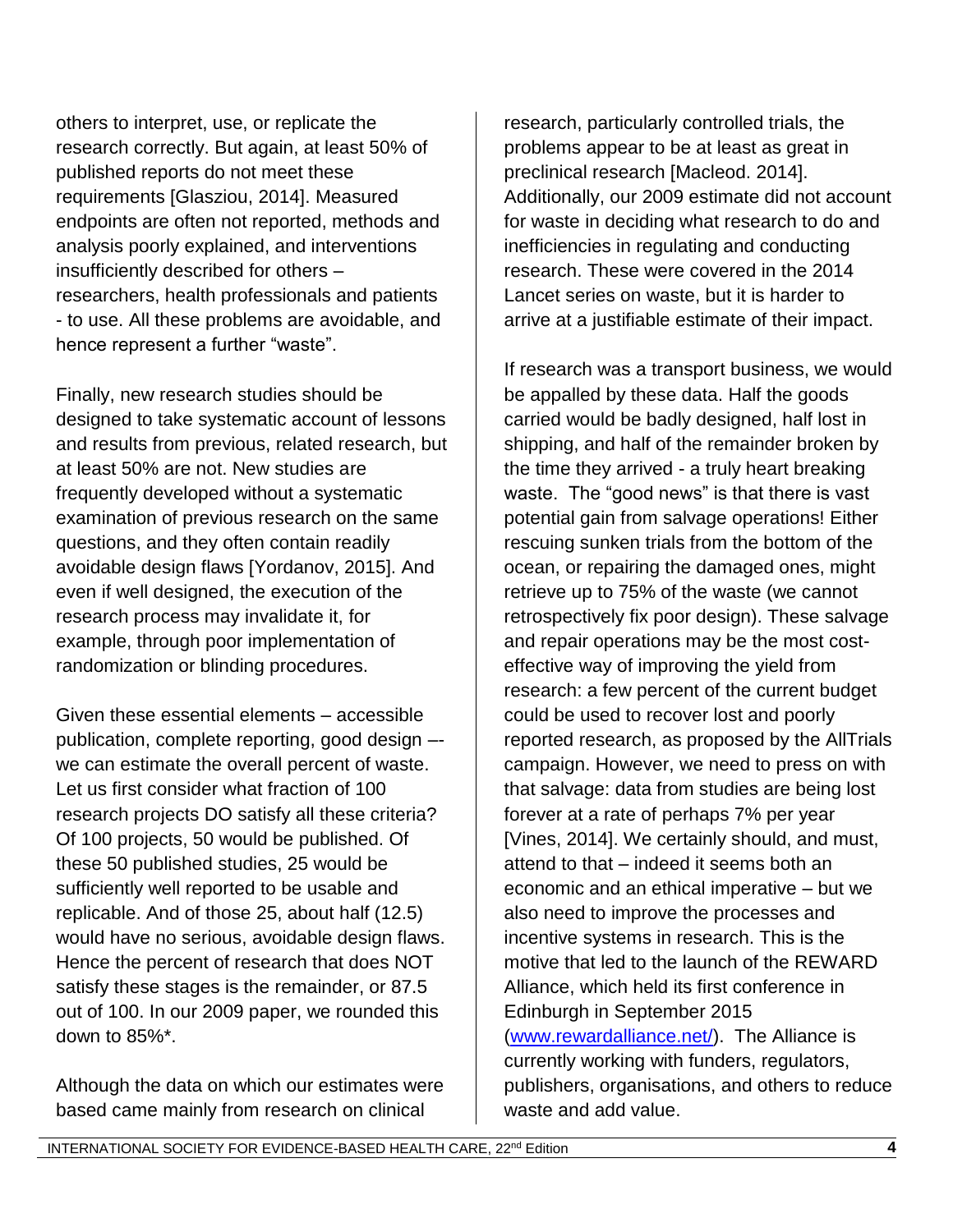\*Footnote: If you are concerned about the correlation between steps, first note that the studies of reporting were of the published studies only, so the dependence in those steps is accounted for. We do assume independence between avoidable design flaws and publication, but the Ross study suggests the correlation is only modest, so the rounding to 85% we still think gives a reasonable assessment.

Paul Glasziou & Iain Chalmers, January 2016

#### **References**

- 1. Chalmers I, Glasziou P. Avoidable waste in the production and reporting of research evidence. Lancet. 2009 Jul 4;374(9683):86- 9.
- 2. Ross JS, Tse T, Zarin DA, Xu H, Zhou L, Krumholz HM. Publication of NIH funded trials registered in ClinicalTrials.gov: cross sectional analysis. BMJ. 2012 Jan 3;344:d7292.
- 3. Glasziou P, Altman DG, Bossuyt P, et al. Reducing waste from incomplete or unusable reports of biomedical research. Lancet. 2014 Jan 18;383(9913):267-76.
- 4. Yordanov, et al Avoidable waste of research related to inadequate methods in clinical trials. BMJ 2015;350:h809 doi:10.1136/bmj.h809
- 5. Macleod MR, Michie S, Roberts I, et al. Biomedical research: increasing value, reducing waste. Lancet. 2014 Jan 11;383(9912):101-4.
- 6. Vines TH, Albert AY, Andrew RL et al. The availability of research data declines rapidly with article age. Curr Biol. 2014 Jan 6;24(1):94-7.

 $\overline{\phantom{a}}$  , and the set of the set of the set of the set of the set of the set of the set of the set of the set of the set of the set of the set of the set of the set of the set of the set of the set of the set of the s

# **AGHAST! The Day the Trial Terminator Arrived**

#### **Hilda Bastian**



THE APTLY NAMED AGHAST INVESTIGATORS SHOULD HAVE KNOWN THAT TROUBLE WAS BREWING THE FIRST TIME THE DATA MONITORING POLICE PAID THEM A VISIT.

*Clinical trials are complicated enough when everything goes pretty much as expected. When it doesn't, the dilemma of continuing or stopping can be excruciatingly difficult. Some of the greatest dramas in clinical research are going on behind the scenes around this. Even who gets to call the shot can be bitterly disputed.*

*A trial starts with a plan for how many people have to be recruited to get an answer to the study's questions. This is calculated based on what's known about the chances of benefits and harms, and how to measure them.*

*Continue reading here [http://statistically](http://statistically-funny.blogspot.com.au/2015_09_01_archive.html)[funny.blogspot.com.au/2015\\_09\\_01\\_archive.html](http://statistically-funny.blogspot.com.au/2015_09_01_archive.html)*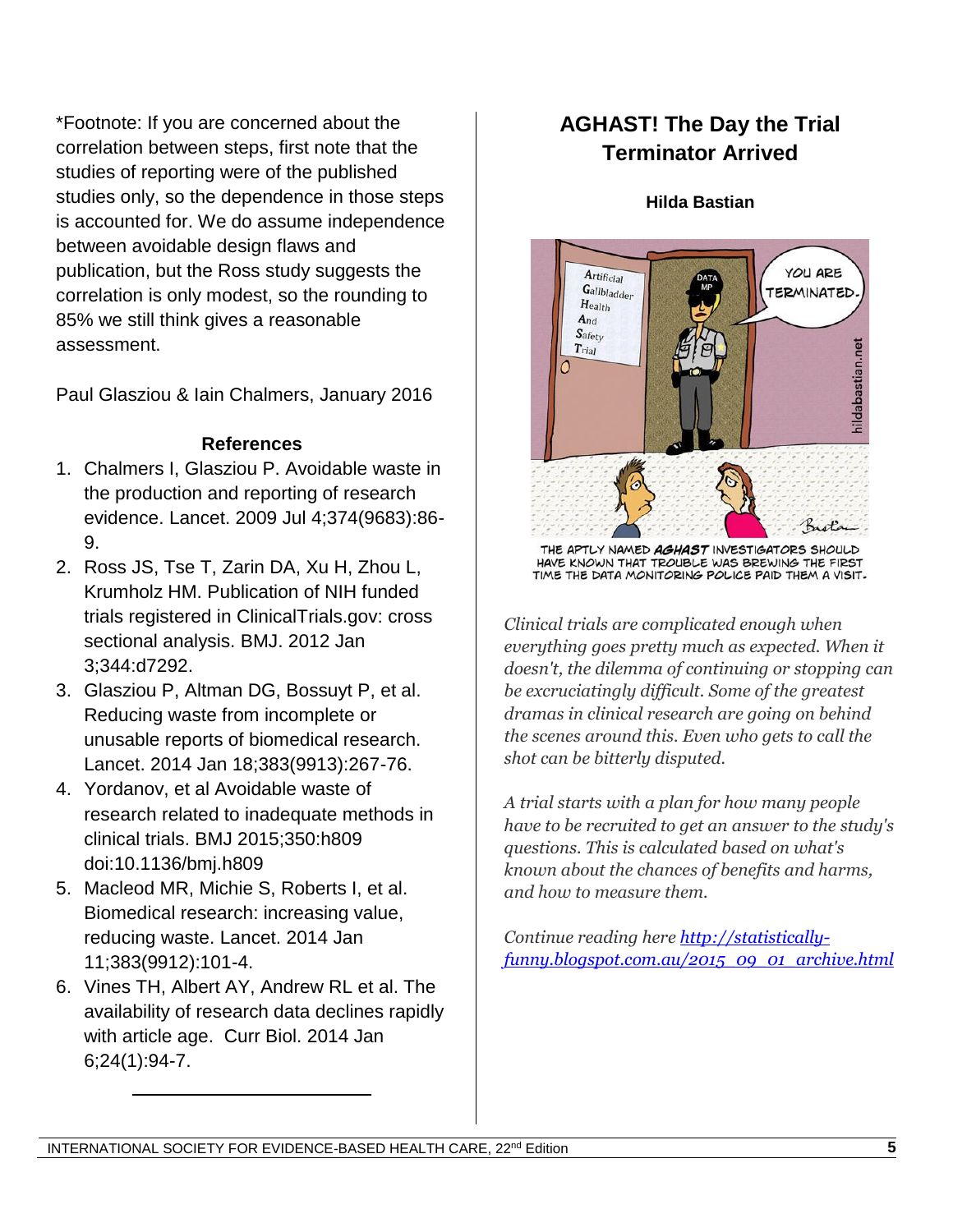## **More Than Average Confusion About What Mean Means Mean**



#### **Hilda Bastian**

*She's right: on average, when people talk about "average" for a number, they mean the mean.*

*The mean is the number we're talking about when we "even out" a bunch of numbers into a single number: 2 + 3 + 4 equals 9. Divide that total by 3 the number of numbers in that set - and you get the mean: 3.*

*But then you hear people make that joke about "almost half the people being below average" - and that's not the mean any more. That's a different average. It's the median - the number in the middle. It comes from the Latin word for "in the middle", just like the word medium. That's why we call the line that runs down the middle of a road the median strip, too.*

*Continue reading here: [http://statistically](http://statistically-funny.blogspot.com.au/2015_11_01_archive.html)[funny.blogspot.com.au/2015\\_11\\_01\\_archive.html](http://statistically-funny.blogspot.com.au/2015_11_01_archive.html)*

 $\overline{\phantom{a}}$  , which is a set of the set of the set of the set of the set of the set of the set of the set of the set of the set of the set of the set of the set of the set of the set of the set of the set of the set of th

# **Teaching & Practice Tips**

## **What are the Effects of Teaching Evidence-Based Health Care (EBHC)? Overview of systematic reviews.**

**Young T, Rohwer A, Volmink J, Clarke M**

*PLoS One, 9(1):e86706*

**Journal Club Summary by Loai Albarqouni, PhD candidate, Centre for Research in Evidence-Based Practice**

### **1. Background**

An evidence-based approach to health care is recognized internationally as a key competency for healthcare practitioners. Various systematic reviews assessing different teaching approaches, and including different target populations, have examined the effects of teaching EBHC. This paper is of a particular interest to those who are engaged in practicing and/or teaching EBHC.

### **2. Paper presented**

*What are the Effects of Teaching Evidence-Based Health Care (EBHC)? Overview of systematic reviews.* **By Young T, Rohwer A, Volmink J, and Clarke M<sup>1</sup> .**

### **Design:** Overview of systematic reviews **Eligibility Criteria (PICO)**

**P:** Undergraduate and postgraduate health professionals (including doctors, dentists, nurses, occupational therapists, physiotherapists, dieticians, audiologists, mental health professionals, psychologists, counsellors, and social workers).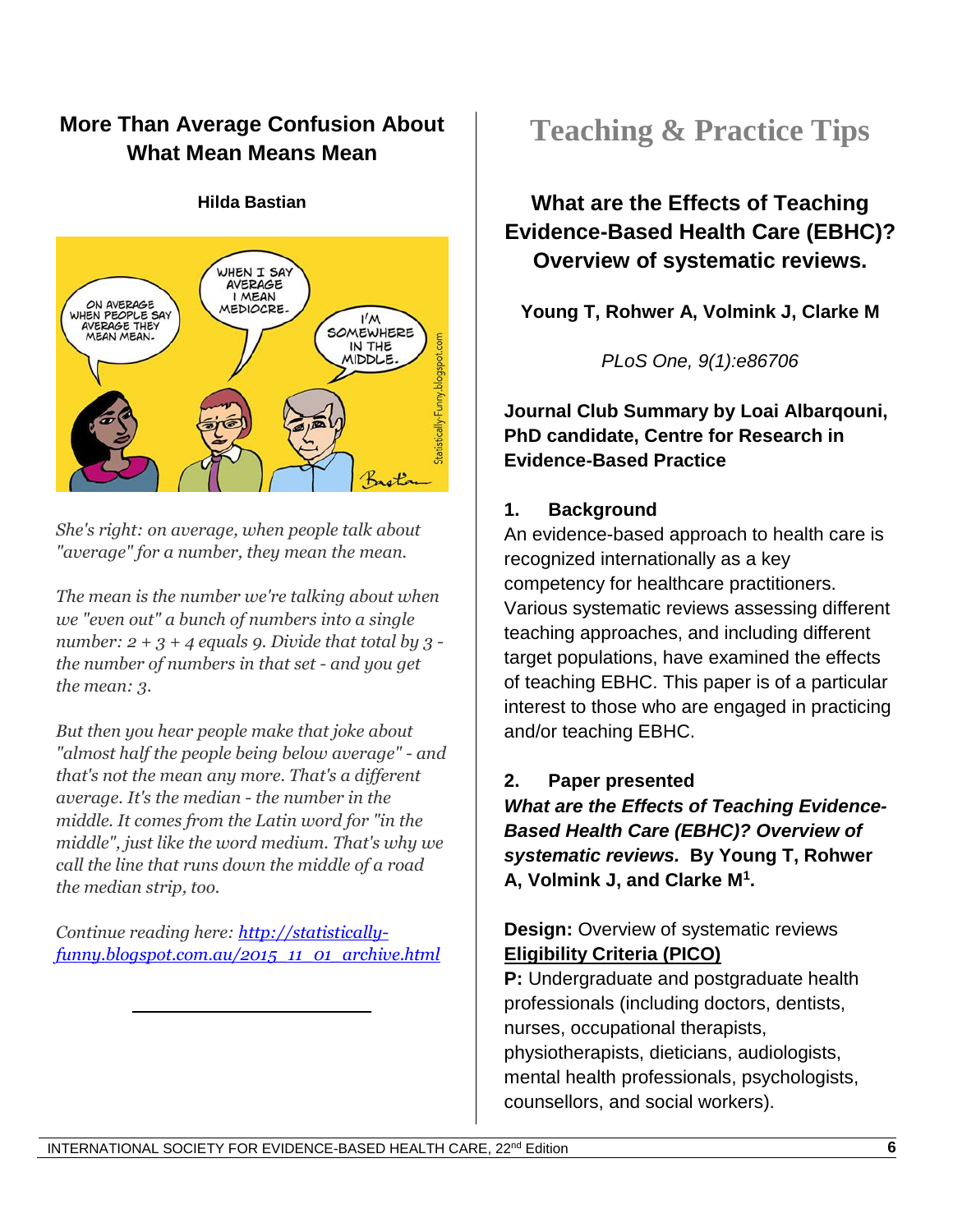**I:** any single or multiple educational interventions (defined as a coordinated educational activity, of any medium, duration or format) to teach any component of EBHC. **C:** No intervention or different strategies. **O:** short-term (Knowledge and skills), mediumterm (attitude and behaviour) or long-term (practice and health outcomes).

**Study designs:** Systematic reviews which included RCT, CT, CBA, BA. Systematic reviews should have predetermined objectives, eligibility criteria, searched at least two data sources (one electronic) and performed data extraction and risk of bias assessment.

### **Study critical appraisal**

This article was appraised using the **FAITH** method:

**Find**: the authors conducted a comprehensive search (without language restriction) in various databases (7 databases covering medical, health-related and educational databases) and searched for ongoing and unpublished review, reference lists of included studies and contacted expert in the field. It might be better to use MeSH terms and consider searching relevant conferences abstracts as well. The overview eligibility criteria were clear and well defined.

**Appraise**: Two authors independently extracted the data using a predefined and piloted data extraction sheet. The authors used the AMSTAR (A MeaSurment Tool to Assess Reviews) instrument. The overall quality of included systematic reviews was poor (only 4 assessed high quality).

**Include**: the authors gave a clear rationale for excluding studies which was not dependent on their quality. Sufficient information about each included review was provided in the

supplementary materials. **Total**:

The presented article is an interesting well conducted article of high quality. The authors could not pool the effects of teaching EBHC as the included reviews were poorly reported.

#### **Heterogeneity**:

The authors found considerable variations in the tools used to assess the outcomes both within and between systematic reviews. The authors planned to pool the effect of teaching EBHC but the findings were poorly reported in most of the included reviews (no effect sizes or significance tests).

## **3. Summary of results**

Sixteen systematic reviews (15 published + 1 unpublished) + 2 ongoing and 2 awaiting assessment systematic reviews met inclusion criteria. These included 81 deduplicated separate studies (Figure 3).

- Multifaceted, clinically integrated interventions, with assessment, led to improvements in knowledge, skills and attitudes.
- Considering single interventions, EBHC knowledge and attitude were similar for lecture-based versus online teaching.
- Journal clubs appeared to increase clinical epidemiology and biostatistics knowledge and reading behaviour, but not appraisal skills.
- EBHC courses improved appraisal skills and knowledge where short workshops using problem-based approaches increased knowledge but not appraisal skills.

## **4. Discussion/Journal Club commentary**

The presented article is an interesting example of high quality well-conducted overview of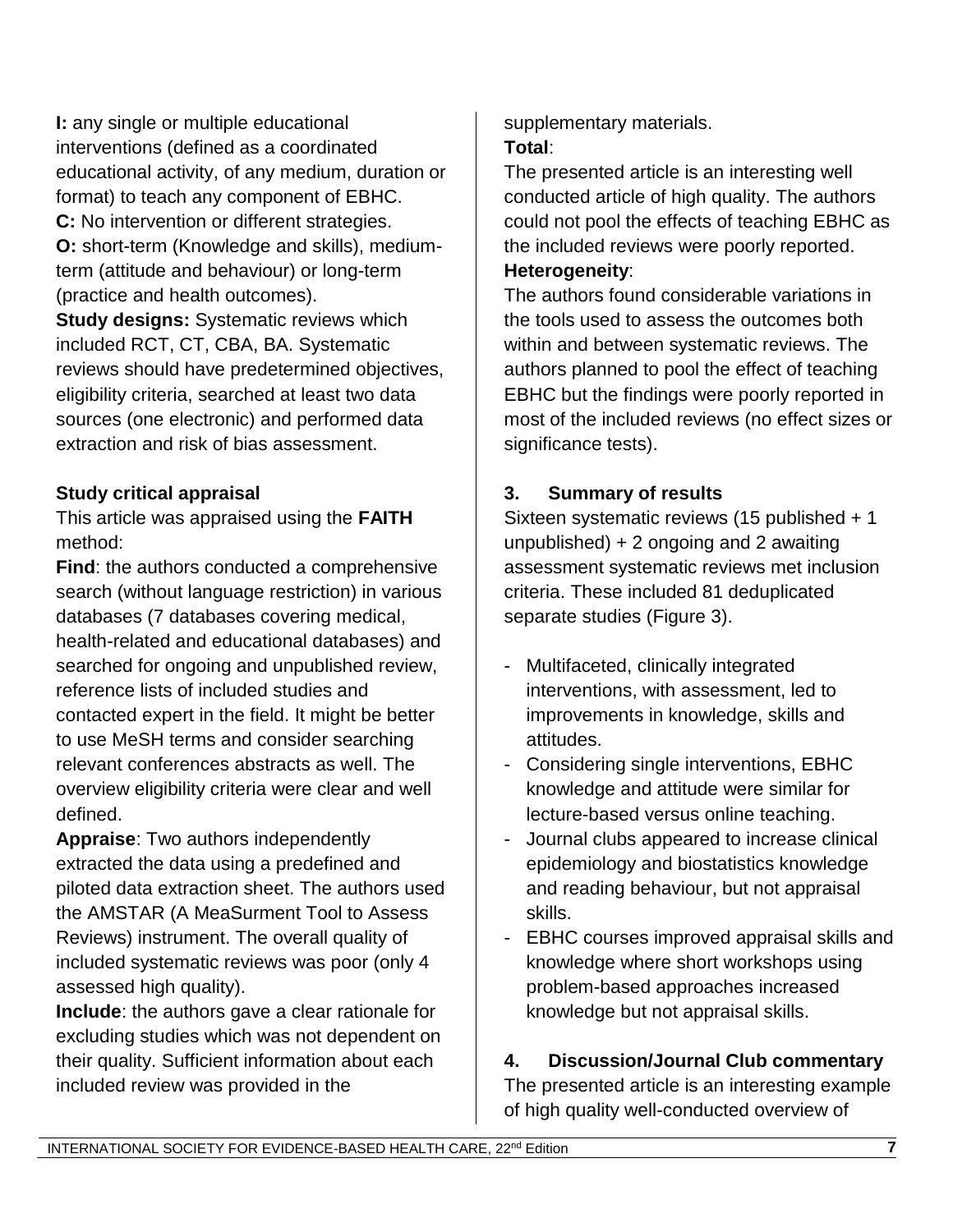systematic reviews. The authors concluded that EBHC teaching strategies should focus on implementing multifaceted, clinically integrated approaches with assessment.

Our journal club discussed the minimum components for EBHC intervention that could be equally effective, and the equivalence between lecture-based and online EBHC training which resonate the findings of a recent RCT of blended learning vs. didactic learning approaches for teaching  $EBHC^{2,3}$ .

We have also discussed the inconsistencies in describing the content of EBHC educational interventions in the included separate studies which impede the replication and implementation of their findings. We referred to the currently developing reporting guideline for educational intervention for EBP<sup>4</sup> . Our Journal club have also discussed the heterogeneity of outcome measures both between and within included systematic reviews which prevent the authors from providing a pooled effect estimate of the effect of teaching EBHC<sup>5</sup>. It is worthwhile to have acceptable standardised outcome measures to assess the effect of teaching EBHC.

### **5. Reference(s)**

- 1. Young T, Rohwer A, Volmink J, and Clarke M*. What are the Effects of Teaching Evidence-Based Health Care (EBHC)? Overview of systematic reviews.* PLoS ONE 2014, 9(1):e86706.
- 2. Ilic D, Nordin R, Glasziou P, Tilson J, Villanueva E. *A randomised controlled trial of a blended learning education intervention for teaching evidencebased medicine*. BMC Medical Education 2015;15:39.
- 3. Ilic D, Maloney S**.** *Methods of teaching medical trainees Evidence Based Medicine: A systematic review***.** Med Educ. 2014;48:124–35.
- 4. Phillips AC, Lewis LK, McEvoy MP, Galipeau J, Glasziou P, Hammick M, Moher D, Tilson JK, Williams MT**:** *A systematic review of how studies describe educational interventions for evidence-based practice: stage 1 of the development of a reporting guideline.* BMC Med Educ 2014,14(1):152.
- 5. Shaneyfelt T, Baum KD, Bell D, Feldstein D, Houston TK, Kaatz S, Whelan C and Green M. *Instruments for evaluating education in evidence-based practice: a systematic review*. JAMA. 2006; 296: 1116-1127

# **What drove the Evidence Cart? Bringing the library to the bedside**

 $\overline{\phantom{a}}$  , where  $\overline{\phantom{a}}$  , where  $\overline{\phantom{a}}$  , where  $\overline{\phantom{a}}$ 

## **Straus S, Eisinga A, Sackett D† (2015)**

JLL Bulletin: Commentaries on the history of treatment evaluation [\(http://www.jameslindlibrary.org/articles/what-drove](http://www.jameslindlibrary.org/articles/what-drove-the-evidence-cart-bringing-the-library-to-the-bedside/)[the-evidence-cart-bringing-the-library-to-the-bedside/\)](http://www.jameslindlibrary.org/articles/what-drove-the-evidence-cart-bringing-the-library-to-the-bedside/)

### **The challenge**

*We saw an 87 year old woman (Mrs. T) who had been transferred from a long-term care facility with delirium and a pelvic fracture resulting from a fall. She had a past medical history suggestive of moderate Alzheimer's dementia, osteoporosis and type 2 diabetes. She was taking calcium, vitamin D, and metformin. On admission, we found that she*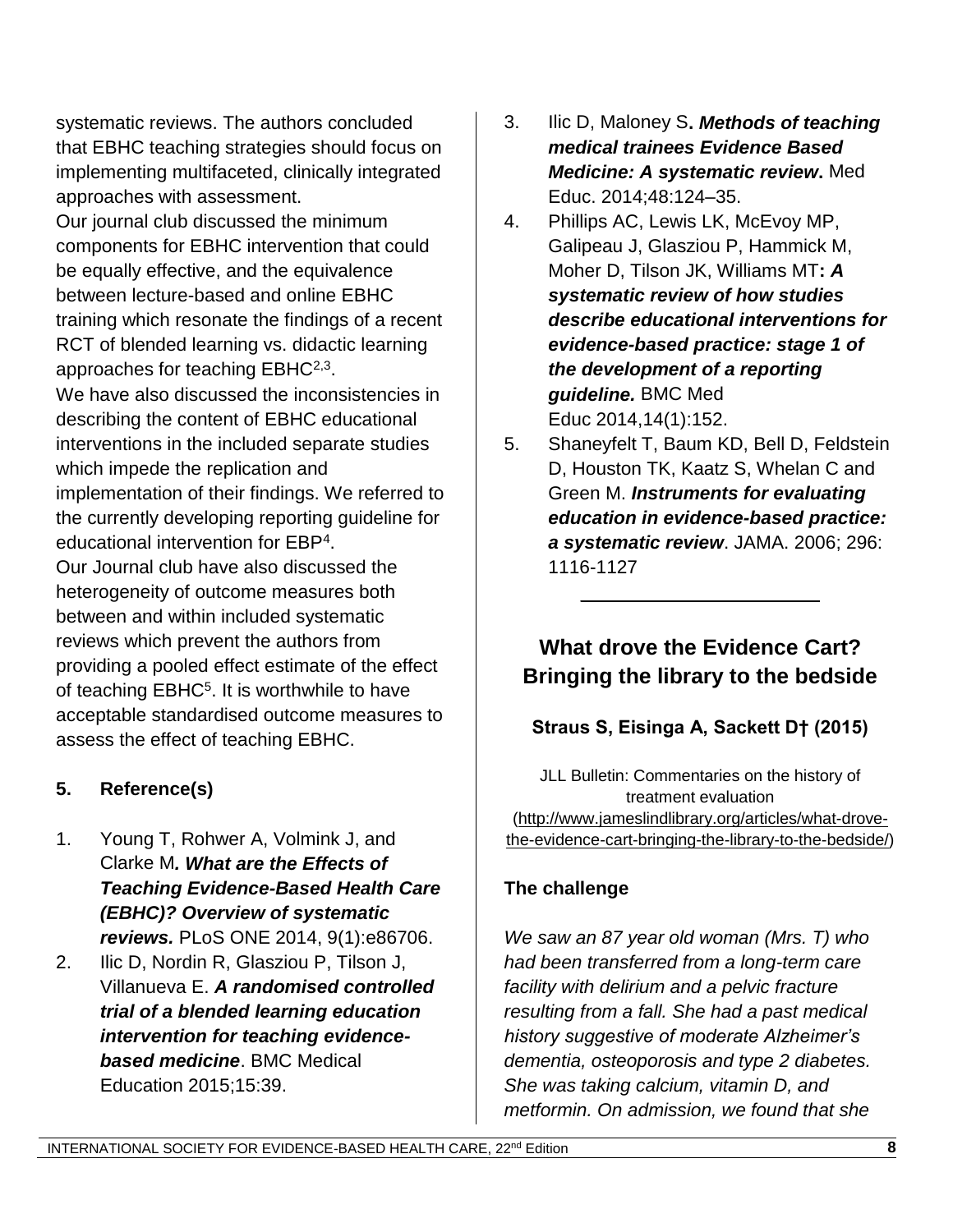*had a urinary tract infection, which we felt was contributing to her delirium. When we reviewed her situation with our clinical team, a few questions were raised about her management plan including:*

- 1. In patients like Mrs. T with a urinary tract infection, what is the effectiveness and safety of a three-day course of antibiotics compared with a seven-day course?
- 2. In patients like Mrs. T with dementia and osteoporosis, what is the effect of treatment with a bisphosphonate compared with calcium/Vitamin D to prevent fracture and avoid harms?

To answer these questions outside opening hours at our hospital library in 1996 we needed to walk to our office (10 minutes or 3 floors away) and access the CDs for *Best Evidence or the Cochrane Library* that we had purchased. This wasn't a practical solution during busy 'clinical rounds' – meetings of the medical team to review and discuss patients admitted to our service. Our clinical team was on call (or on take) every fourth day, requiring the team to assess patients seen in the Accident and Emergency department for possible admission to the medicine inpatient service. We met during the evening of the oncall period to review and discuss any patients who had been assessed by that time. These are called on-call or on-take rounds. Our medical team also met on the morning after the on-call period to see and discuss all patients who had been admitted. These are called postcall or post-take rounds.

In all of these circumstances we needed information! When we were the team

responsible for admissions to the general internal medicine inpatient units, we admitted 20 to 30 patients like Mrs. T during each oncall period. Each day, our clinical team provided care for 40 patients on average. As clinicians providing care for patients with complex healthcare needs like Mrs. T, we were challenged by the need to find and apply evidence in our decision making. "…"

### **Educational prescriptions and a clinical librarian**

Our first attempt to meet this challenge was on the clinical teaching unit at the John Radcliffe (JR) Hospital in Oxford. The discussion about the assessment and management of patients typically led to clinical questions posed by the medical team. If the answer to a clinical question was not known by team members, it was identified as a learning opportunity and a team member was given a paper with the question to be answered. This paper was called an 'educational prescription'.

Even when libraries were in the same building, it took time to go from the medical ward to the library to complete the search, and the libraries were not open then for six am post-call rounds. To help the team answer these questions, the clinician members of the team invited a clinical librarian to join the team. "…"

Despite a highly-motivated team championing evidence-based practice, some of the clinical questions raised were left unanswered, particularly if the evidence sought was not retrieved from the easily assimilated secondary literature sources (usually Critically Appraised Topics (CATs), summary data, or *Best Evidence*). Also, even if the librarian had at all times been able to understand the clinical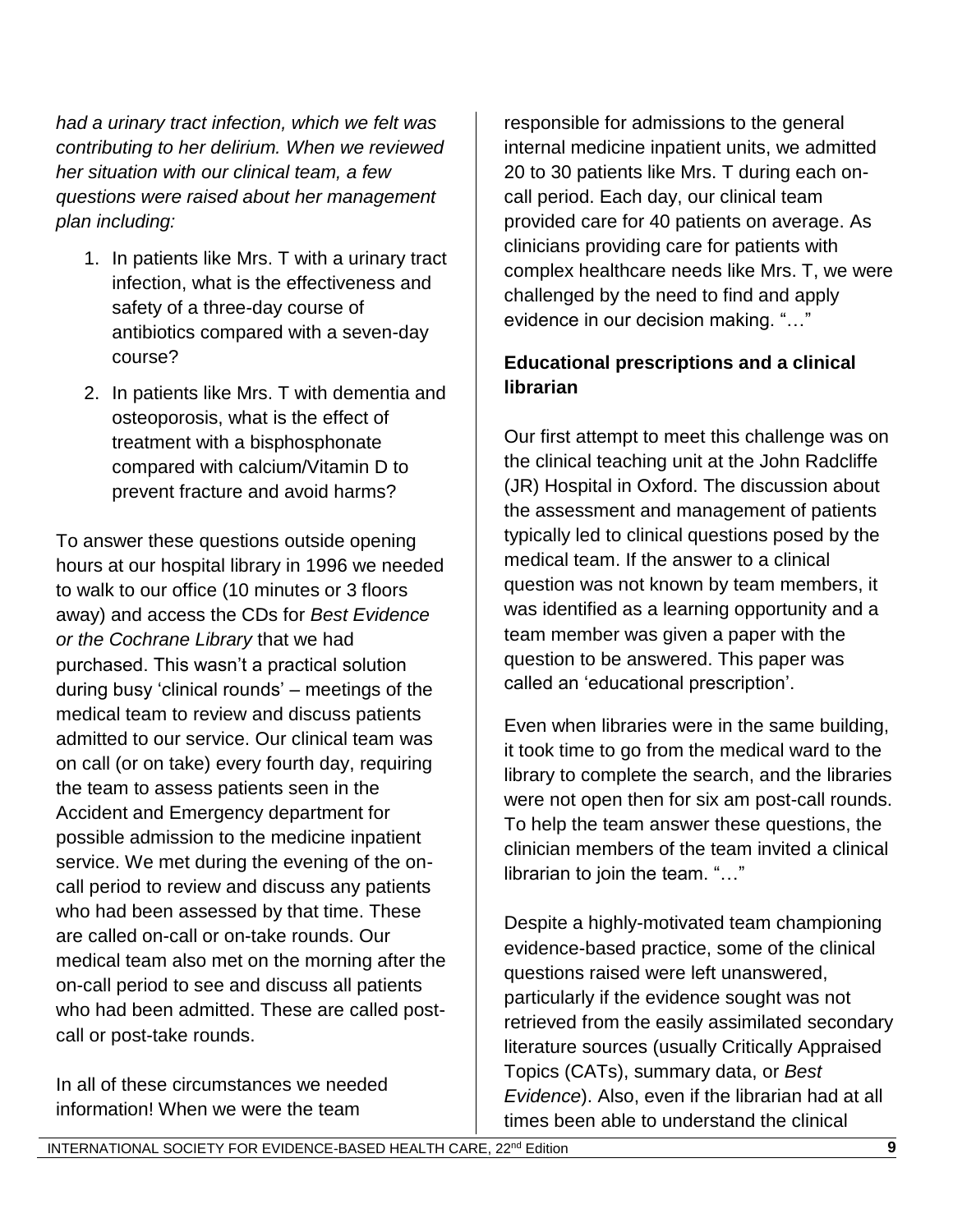issues raised in the questions generated (which was not always the case), and had conducted comprehensive searches of the primary literature on behalf of the team, the team often had little time to appraise the validity and applicability of the articles selected. Service demands on clinical teams allowed for little reading time to assimilate information for clinical problem-solving. This finding suggested the need for a further extension of the clinical librarian's role to include critical appraisal of the primary literature and presentation of the evidence in an accessible summary. "…"

## **Bringing the library to the bedside**

The results of this experience led us to brainstorm about how we could bring evidence to the point of clinical decision making more efficiently. Our approach was also stimulated from comments by Richard Smith, then editor of the BMJ (Smith 1996), who pointed out that 'although most of the questions go unanswered, most of [them] can be answered, usually from electronic sources, but it is timeconsuming to do so'. He concluded that the 'ideal information source will be directly relevant, contain valid information, and be accessed with a minimum amount of work' (Smith 1996). "…"

In 1996, we felt the long-term solution to our challenge was handheld computers 'radiolinked' to the evidence; but this technology was in its infancy. As a result, we wanted to see if an 'Evidence Cart' might provide a short-term solution [\(Sackett and Straus 1998\)](http://www.jameslindlibrary.org/sackett-d-straus-s-for-firm-a-of-the-nuffield-department-of-medicine-1998/). In particular, we were interested in assessing whether it was feasible to find and apply evidence using an Evidence Cart during clinical rounds. Based on our clinical experience and

previous literature, we felt it was important to include:

- 1. A laptop computer with projector and popout screen to share the results of the search with the team and potentially the patients and caregivers
- 2. Compact disks of *Best Evidence* (containing the cumulated contents of *ACP Journal Club* and *Evidence-based Medicine*, both journals of secondary publication); the *Cochrane Library* (Haynes et al., 1990),*Scientific American Medicine* (1997), *Radiological Anatomy* (1995) and MEDLINE (five-year clinical subset).
- 3. A physical examination textbook (*Scientific American*1997) and reprints from the *JAMA* series on the Rational Clinical Examination (Sackett and Rennie 1992). "…"

Ninety-eight searches were conducted during the one month period of the Cart's use. We found that a mean of 3.1 evidence resources were used by the team during each round. 81% of searches were for evidence that could affect diagnostic and or treatment decisions, and 90% of the searches for these were successful in finding useful evidence, as judged by the most junior member of the team posing the question. Of the successful searches, 48% led either to a new decision (23%) or to a change (25%) to an existing decision. After removing the Cart, we completed a survey to see how many questions arose over a two-day period and whether answers to these questions were identified. The perceived need for evidence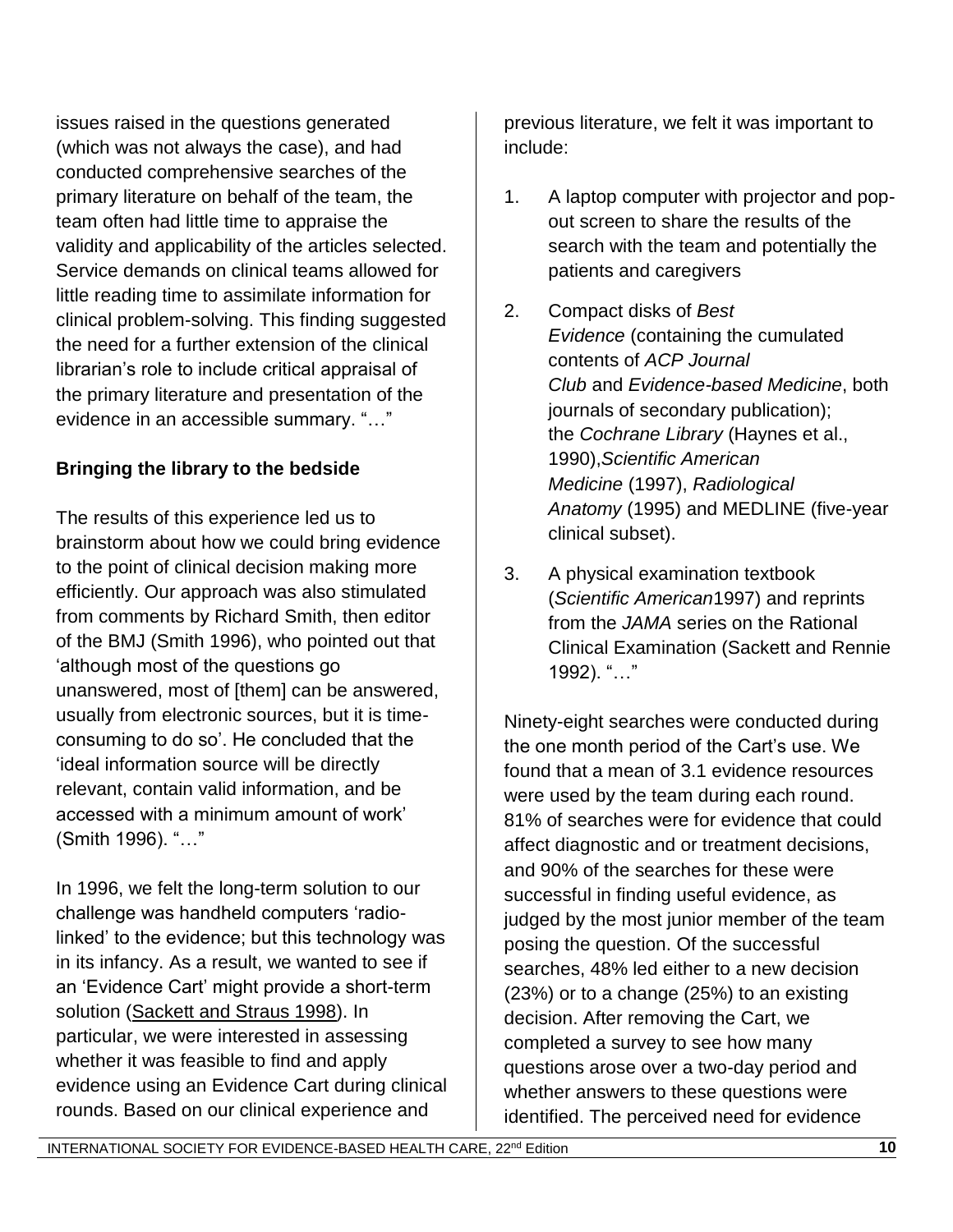rose sharply, but a search for it was carried out for only 12% of the questions raised (five searches performed out of the 41 times evidence was needed). Ninety-two per cent of the respondents said the best thing about the Cart was the immediate access to relevant, upto-date evidence, with instant print-outs. Eighty per cent of the respondents agreed that its worst feature was its bulk. The team suggested that the whole Cart could be brought to team rounds and student teaching rounds, but that the print-out version of the Redbook and Critically Appraised Topics (CATS) be used on post-take rounds. "…"

#### **Unfinished business**

Reflecting on this work from the late 1990s, huge strides have been made in providing high quality evidence resources at the point of decision making. For example, the efforts of leaders such as Brian Haynes and his colleagues at McMaster University have hugely impacted the way clinicians can seek and use evidence in practice. And, smartphones are now routinely used at the bedside by clinical teams wishing to access relevant evidence and data from electronic health records. However, we are continuing to struggle with the challenge of integrating relevant evidence with clinical data in the electronic health record in a way that promotes optimal patient care. To meet this challenge, we will need to continue to look to the needs of our patients and their caregivers and find feasible and cost-effective ways to promote evidence-based shared decision making across the care continuum.

#### **Acknowledgements**

Sir Muir Gray recruited DLS to Oxford, facilitating the creation of the Oxford Centre for Evidence-Based Medicine; and, the members of the 'original A-team': David Laloo, Alain Townsend, Eric Valezquez, Clair Thomas, Chris Turner, George Ioannou, James Bursell, Hsien Chew, Margaret Findley, Andreas Fox, Sarah Green, Hari Jayaram, Steven Kane-Toddhall, Clair Lloyd, and Ash Cloke.

#### **Gordon Guyatt inducted into the Canadian Medical Hall of Fame**

\_\_\_\_\_\_\_\_\_\_\_\_\_\_\_\_\_\_\_\_\_\_\_

In April Gordon Guyatt – the current ISEHC President - was 1 of 6 new inductees into the Canadian Medical Hall of Fame: <http://cdnmedhall.org/>To quote from the entry: "One of the great innovations in general medical practice over the last several decades has been the wide acceptance and application of methodologies collectively known as Evidence-Based Medicine (EBM). McMaster University Distinguished Professor of Clinical Epidemiology and Biostatistics Gordon Guyatt is among the earliest and most effective champions of this transformative advance in health care. Concerned with the intersection between the individual clinician and the expanding universe of medical knowledge, EBM has sought to integrate the complex structures of medical science and technology with the acquired experience of practicing clinicians to best serve the needs, desires and values of patients."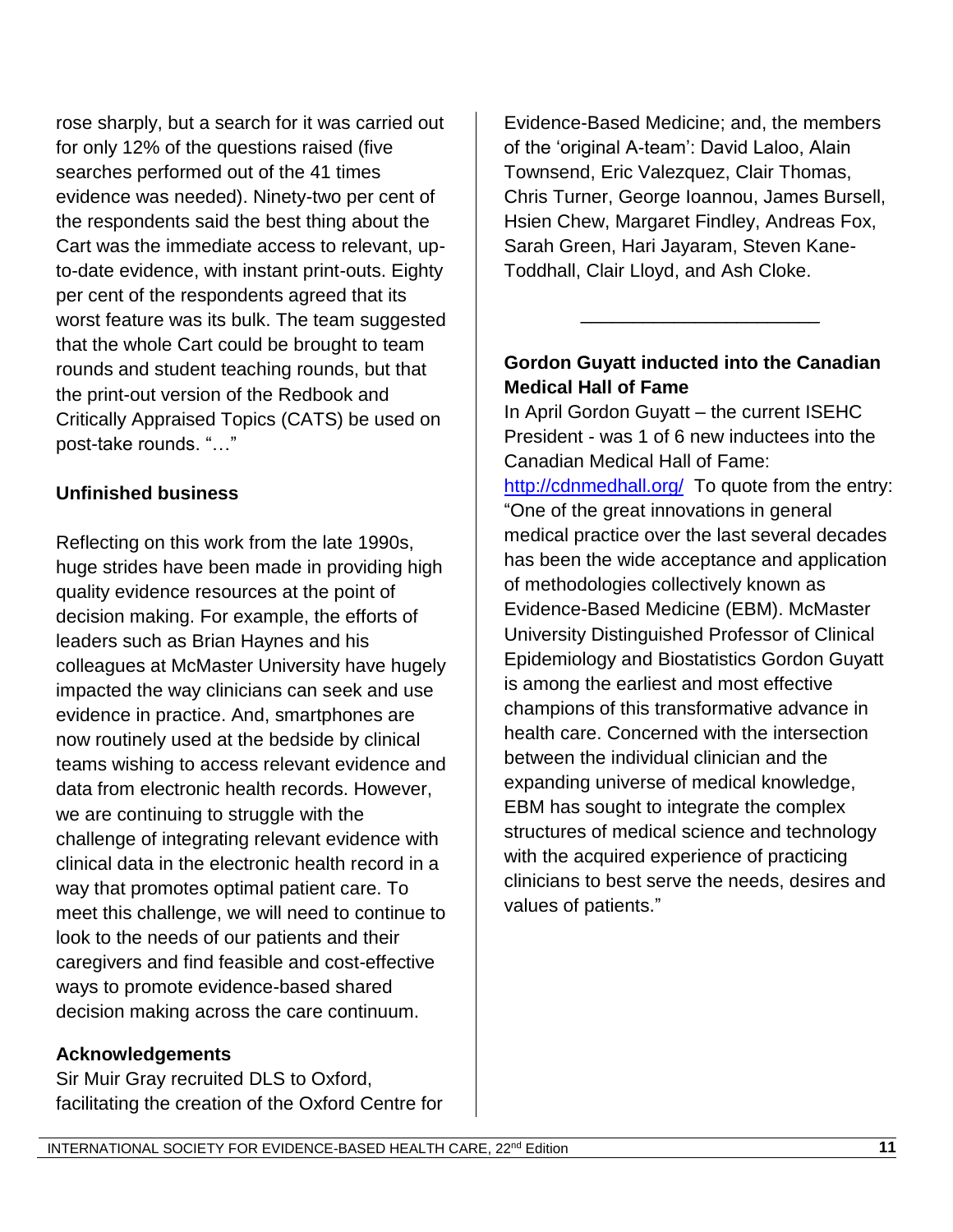# **Research & Reviews**

# **Does evidence-based practice improve patient outcomes? An analysis of a natural experiment in a Spanish hospital**

## **Emparanza JI, Cabello JB, Burls AJ**

*J Eval Clin Pract doi: 10.1111/jep.12460*

#### **Abstract**

## **RATIONALE, AIMS AND OBJECTIVES:**

**Evidence-based practice** (EBP) is widely promoted, but does EBP produce better **patient outcomes**? We report a **natural experiment** when part of the internal medicine service in a **hospital** was reorganized in 2003 to form an EBP unit, the rest of the service remaining unchanged. The units attended similar patients until 2012 permitting comparisons of **outcomes** and activity.

### **METHODS:**

We used routinely collected statistics (2004-11) to compare the two different methods of **practice** and test whether patients being seen by the EBP unit differed from standard **practice** (SP) patients. Data were available by doctor and year. To check for differences between the EBP and SP doctors prior to reorganization, we used statistics from 2000 to 2003. We looked for changes in **patient outcomes** or activity following reorganization and whether the EBP unit was achieving significantly different results from SP. Data across the periods were combined and tested using Mann-Whitney test.

#### **RESULTS:**

No statistically significant differences in **outcomes** were detected between the EBP and the SP doctors prior to reorganization. Following the unit's establishment, the mortality of patients being treated by EBP doctors compared with their previous performance dropped from 7.4% to 6.3% (P < 0.02) and length of stay from 9.15 to 6.01 days (P = 0.002). No statistically significant improvements were seen in SP physicians' performance. No differences in the proportion of patients admitted or their complexity between the services were detected. Despite this, EBP patients had a clinically significantly lower risk of death 6.27% versus 7.75% (P < 0.001) and a shorter length of stay 6.01 versus 8.46 days (P < 0.001) than SP patients. Readmission rates were similar: 14.4% (EBP); 14.5% (SP). EBP doctors attended twice as many patients/doctor as SP doctors.

#### **CONCLUSION:**

The EBP unit was associated with better **patient outcomes** and more efficient performance than achieved by the same physicians previously or by SP concurrently. © 2015 John Wiley & Sons, Ltd.

### **Article review by Rae Thomas**

Thanks to José Emparanza and his colleagues we now have an answer to the question "What is the evidence for evidence-based practice?" and it's a pretty good one. As José argues, we already have good evidence that providing evidence-based treatments are beneficial to patients, but we did not know how that translated into large hospital settings. In an observational study of organisational change, José and colleagues reported overall decreases in patient mortality and reductions in length of hospital stay in patients cared for by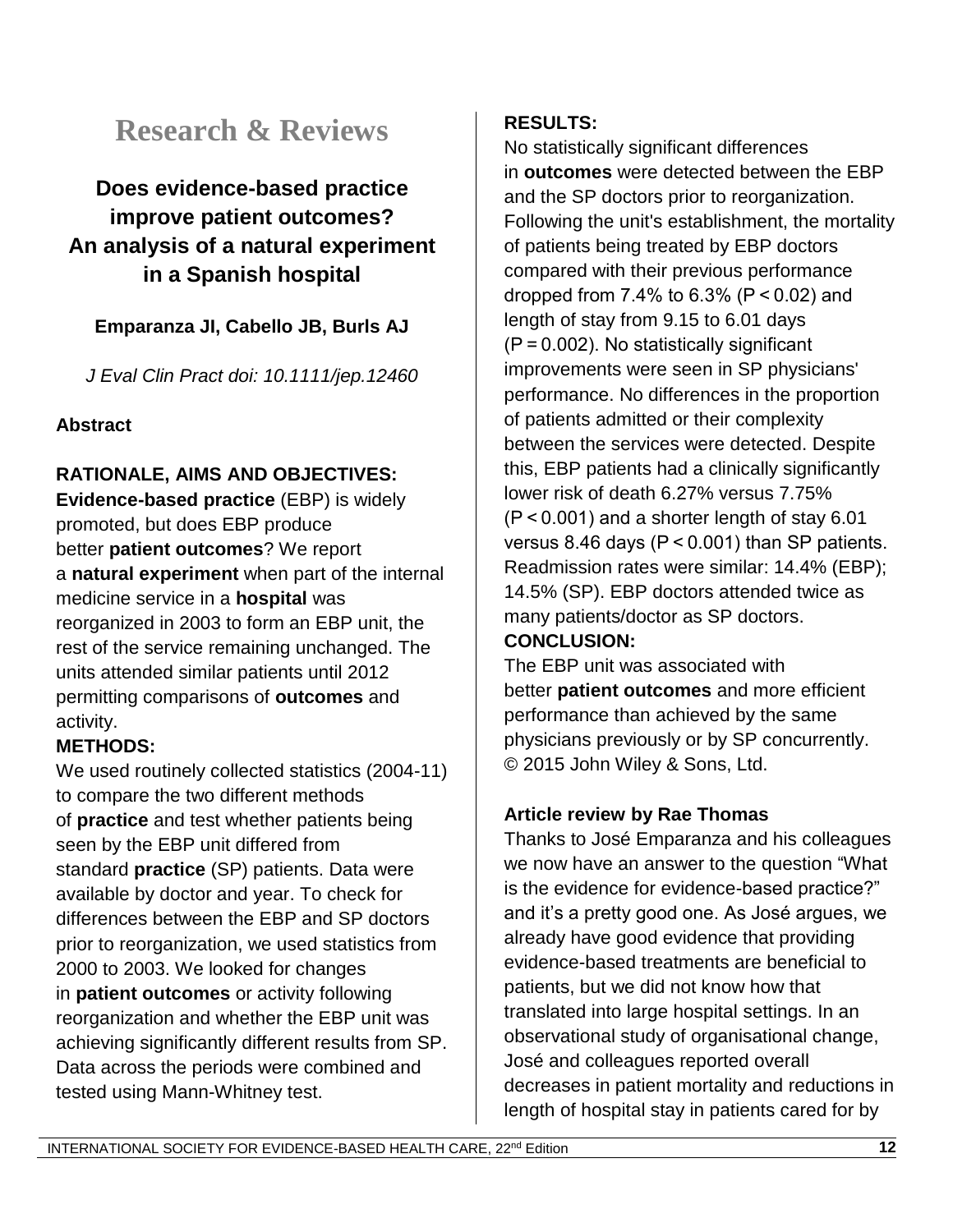EBP clinicians compared with those cared for in standard practice.

#### **Background/Methods**

Fortuitously for patients, the strategic plan for the hospital was to include a Clinical Epidemiology EBP Unit which then trained interested clinicians in EBP skills. A proposal was later put forward to change the organisational structure of an Internal Medicine department to create a separate Internal Medicine EBP Unit and a naturalistic pre- post study of doctor and patient outcomes in this new ward was conducted. Routine data for mortality and length of hospital stay, were retrospectively collected before the organisational change (between 2000 and 2003; Time 1) and again post change (between 2004 and 2011; Time 2). Re-admission rates and some process measures were also collected.

All staff working in the EBP Internal Medicine Unit were trained in EBP skills and the Internal Medicine EBP Unit worked closely with the hospital Clinical Epidemiology EBP Unit. Importantly all Internal Medicine EBP Unit staff sought and registered knowledge gaps they encountered in clinician-patient interactions and shared these with other staff. In addition, the Internal Medicine EBP Unit also conducted weekly meetings to discuss knowledge gaps and structure these as PICO questions, weekly meetings with primary care teams, multidisciplinary meetings to problem solve challenges (e.g., waiting time, transport etc), and weekly journal clubs to resolve PICO questions.

### **Results**

Both within and between group analyses were conducted for mortality rate and length of hospital stay. Between Time 1 and Time 2, patients of EBP clinicians had significant

reductions in both mortality rates (7.41% and 6.27%) and length of hospital stays (9.15 days and 6.01 days). In contrast, during the same time periods patients in standard care did not experience statistically significant reductions in either variable. When comparing EBP and standard care, there were no significant differences between the two groups prior to organisational change (Time 1), however, when the two groups were compared after the organisational change (Time 2), EBP patients had significantly reduced mortality rates and length of hospital stays. The article also reports yearly between group differences during 2004 and 2011.

\_\_\_\_\_\_\_\_\_\_\_\_\_\_\_\_\_\_\_\_\_\_\_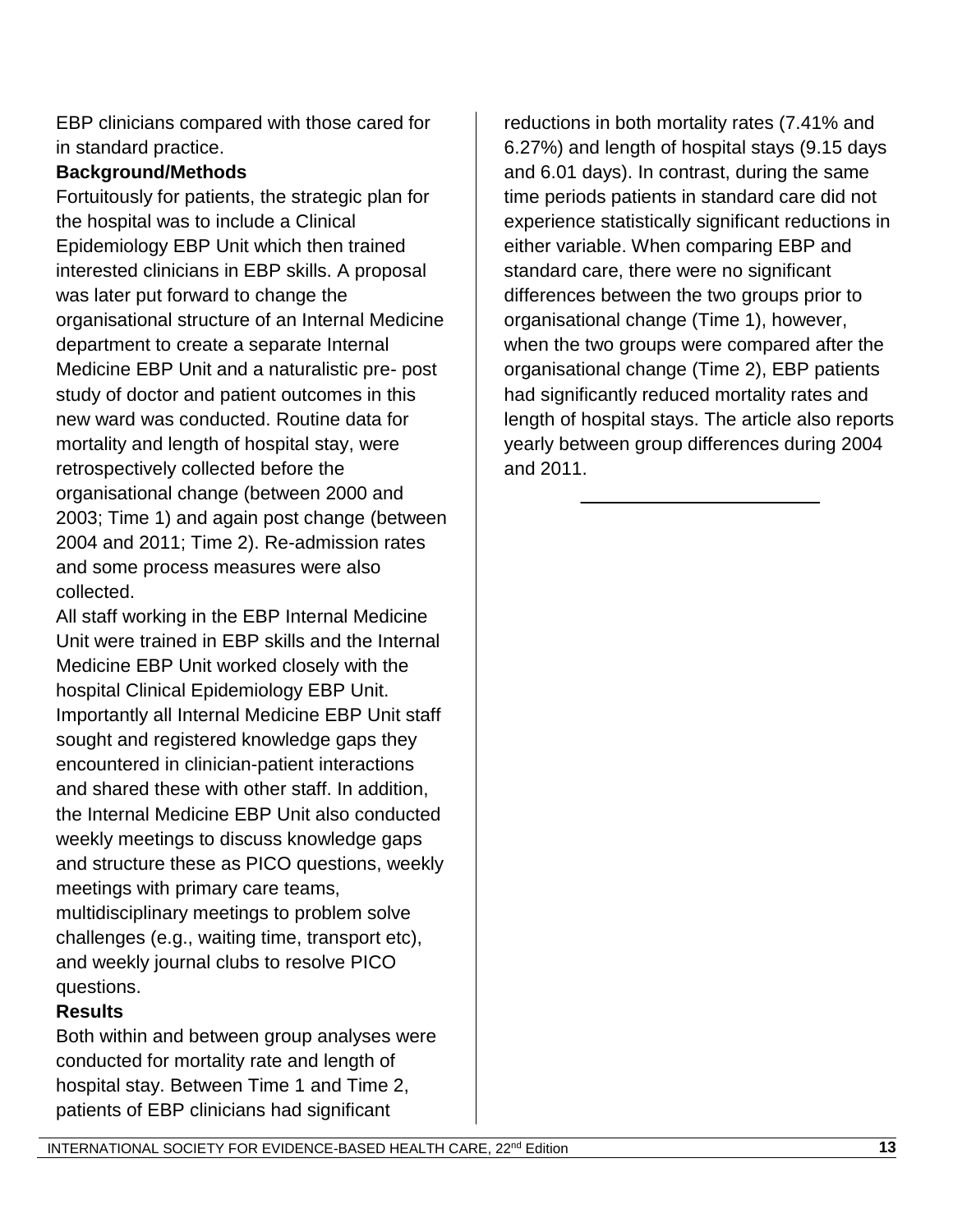# **Resources & Reviews**

# **Testing Treatments Interactive Resources**

The Testing Treatments website is undergoing a major restructure, with the new organisation being built around "Key Concepts" (see next article) in the evaluation of treatments. The launch is scheduled for June 20<sup>th</sup>. Learning materials, such as videos, texts, cartoons, etc will be grouped and accessible around these (see screenshot below).



You can find out details on the webpage:

[www.testingtreatments.org/about/fair](http://www.testingtreatments.org/about/fair-comparisons-network/)[comparisons-network/](http://www.testingtreatments.org/about/fair-comparisons-network/)

As an example, the bottom left hand corner shows a video on 95% confidence intervals from a good series from Dartmouth – the  $3<sup>rd</sup>$ one is "More on Interpreting 95% Confidence Intervals"

[www.testingtreatments.org/more-on](http://www.testingtreatments.org/more-on-interpreting-95-confidence-intervals/?nabe=4876413604724736:2)[interpreting-95-confidence-](http://www.testingtreatments.org/more-on-interpreting-95-confidence-intervals/?nabe=4876413604724736:2)

#### [intervals/?nabe=4876413604724736:2](http://www.testingtreatments.org/more-on-interpreting-95-confidence-intervals/?nabe=4876413604724736:2)

which includes great visual explanations and some short quizzes in a 9 minute video.

The Key Concepts are from an article last year:

# **Key concepts that people need to understand to assess claims about treatment effects**

**Austvoll-Dahlgren A, Oxman AD, Chalmers I, Nsangi A, Glenton C, Lewin S, Morelli A, Rosenbaum S, Semakula D, Sewankambo N.**

**J Evid Based Med. 2015 Aug;8(3):112-25.**

The article provides details of how these were arrived at, and details them, but in brief they are:

## **1. Recognising the need for fair comparisons of treatments**

1.1 Treatments may be harmful

1.2 Personal experiences or anecdotes (stories) are an unreliable basis for assessing the effects of most treatments

1.3 An 'outcome' may be associated with a treatment, but not caused by the treatment 1.4 Widely used treatments or treatments that have been used for a long time are not necessarily beneficial or safe

1.5 New, brand-named, or more expensive treatments may not be better than available alternatives

1.6 Opinions of experts or authorities do not alone provide a reliable basis for deciding on the benefits and harms of treatments

1.7 Conflicting interests may result in misleading claims about the effects of treatments

1.8 Increasing the amount of a treatment does not necessarily increase the benefits of a treatment and may cause harm 1.9 Earlier detection of disease is not

necessarily better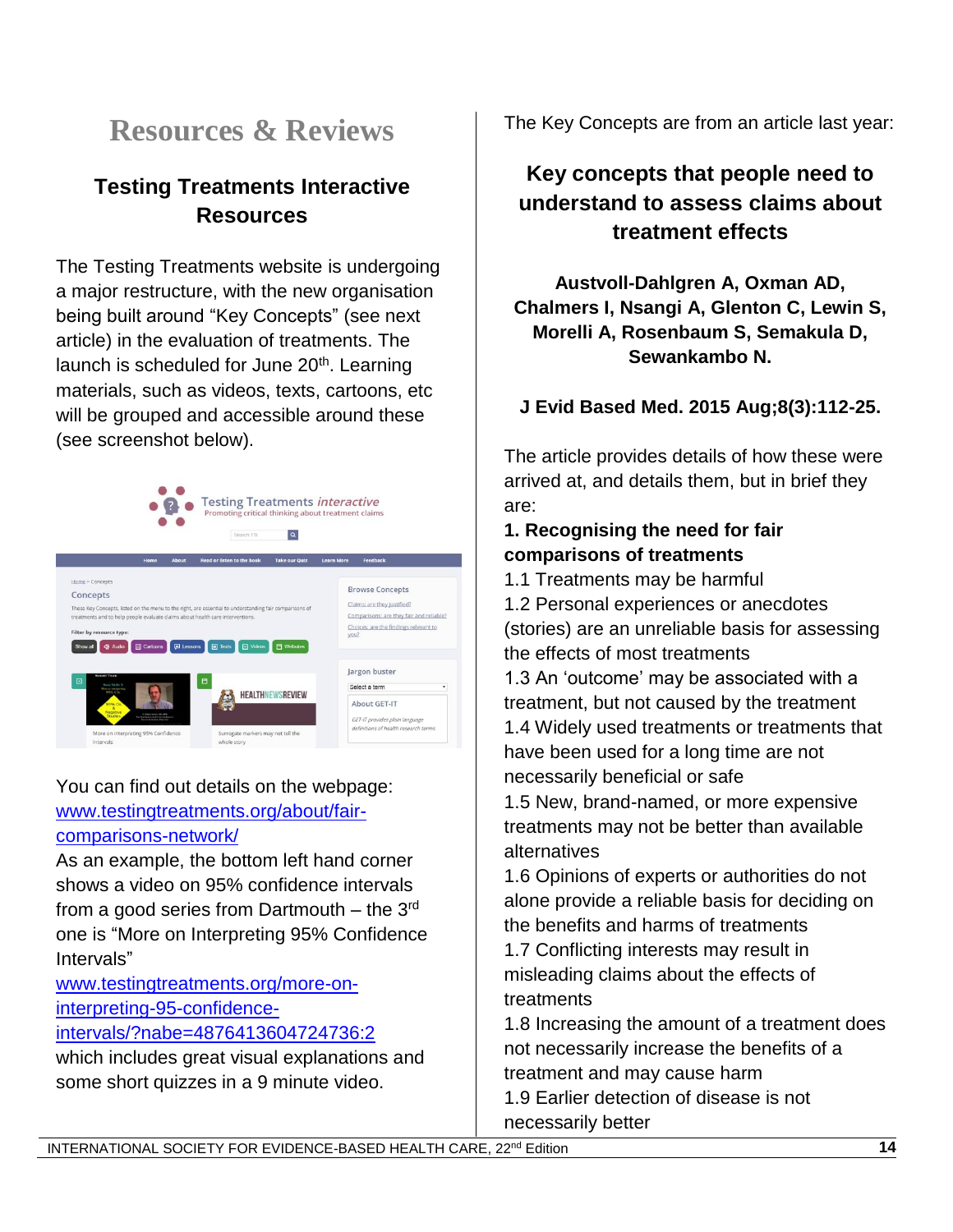1.10 Hope or fear can lead to unrealistic expectations about the effects of treatments 1.11 Beliefs about how treatments work are not reliable predictors of the actual effects of treatments

1.12 Large, dramatic effects of treatments are rare

#### **2. Judging whether a comparison of treatments is a fair comparison**

2.1 Evaluating the effects of treatments requires appropriate comparisons 2.2 Apart from the treatments being compared, the comparison groups need to be similar (i.e. 'like needs to be compared with like') 2.3 People's experiences should be counted in the group to which they were allocated 2.4 People in the groups being compared need to be cared for similarly (apart from the treatments being compared) 2.5 If possible, people should not know which

of the treatments being compared they are receiving

2.6 Outcomes should be measured in the same way (fairly) in the treatment groups being compared

2.7 It is important to measure outcomes in everyone who was included in the treatment comparison groups

### **3. Understanding the role of chance**

3.1 Small studies in which few outcome events occur are usually not informative and the results may be misleading 3.2 The use of p-values to indicate the probability of something having occurred by chance may be misleading; confidence intervals are more informative

3.3 Saying that a difference is statistically significant or that it is not statistically significant can be misleading

### **4. Considering all of the relevant fair comparisons**

4.1 The results of single comparisons of treatments can be misleading

4.2 Reviews of treatment comparisons that do not use systematic methods can be misleading 4.3 Well done systematic reviews often reveal a lack of relevant evidence, but they provide the best basis for making judgements about the certainty of the evidence

#### **5. Understanding the results of fair comparisons of treatments**

5.1 Treatments usually have beneficial and harmful effects

5.2 Relative effects of treatments alone can be misleading

5.3 Average differences between treatments can be misleading

### **6. Judging whether fair comparisons of treatments are relevant**

6.1 Fair comparisons of treatments should measure outcomes that are important 6.2 A systematic review of fair comparisons of treatments in animals or highly selected groups of people may not be relevant 6.3 The treatments evaluated in fair comparisons may not be relevant or applicable 6.4 Results for a selected group of people

within a systematic review of fair comparisons of treatments can be misleading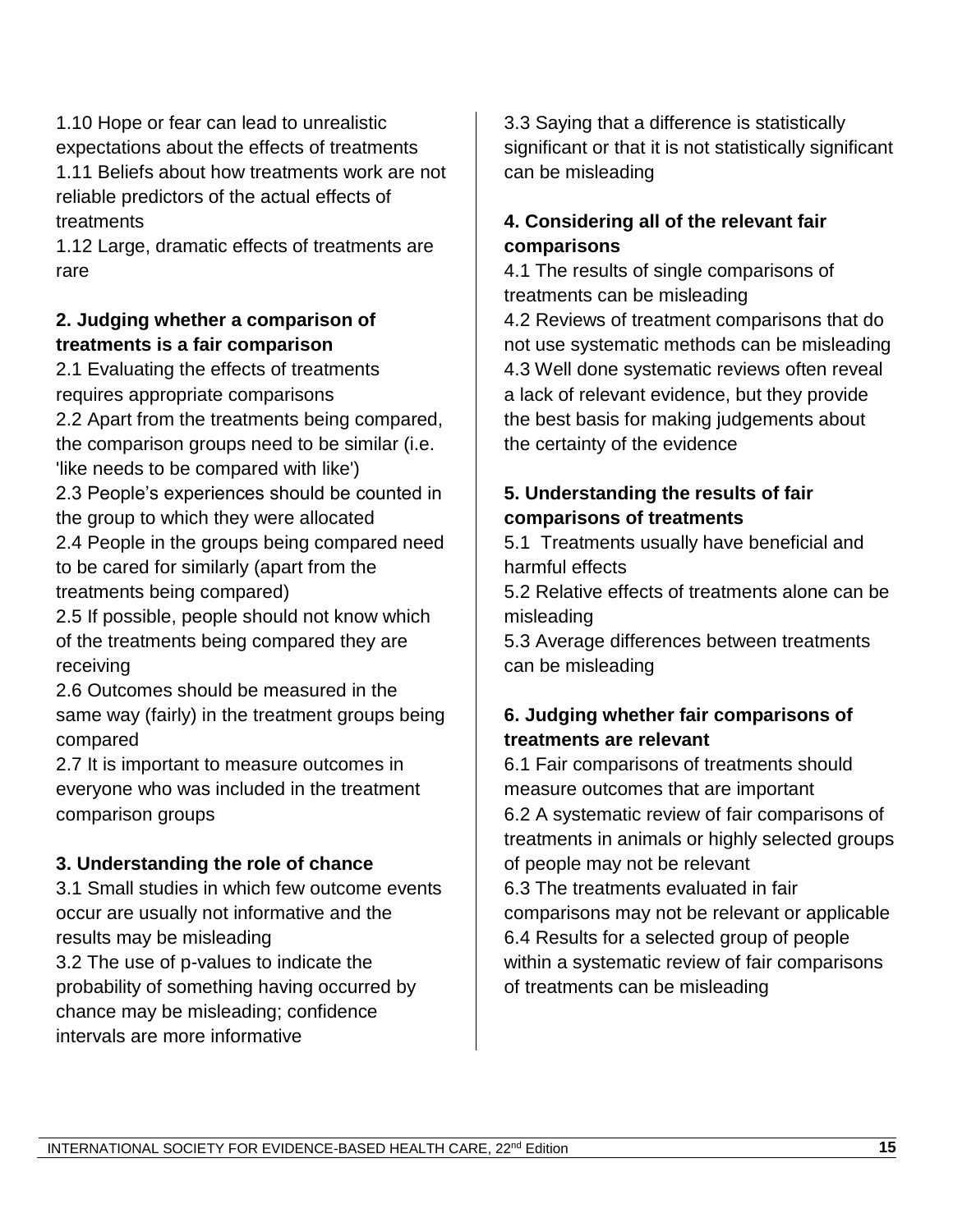

Improving the Quality of Research Evidence Disentangling the Problems of Too Much and Too Little Medicine Transforming the Communication of Evidence for Better Health Training the Next Generation of Leaders in Applied Evidence Translating Evidence into Better-Quality Health Services

Registration is now open. For more information, please go to **<http://evidencelive.org/>**

## **PREVENTING OVERDIAGNOSIS BARCELONA, 20-22 September 2016**

\_\_\_\_\_\_\_\_\_\_\_\_\_\_\_\_\_\_\_\_\_\_\_\_\_\_\_\_\_\_\_

 $\_$  ,  $\_$  ,  $\_$  ,  $\_$  ,  $\_$  ,  $\_$  ,  $\_$  ,  $\_$  ,  $\_$  ,  $\_$  ,  $\_$  ,  $\_$  ,  $\_$  ,  $\_$  ,  $\_$  ,  $\_$  ,  $\_$  ,  $\_$  ,  $\_$  ,  $\_$  ,  $\_$  ,  $\_$  ,  $\_$  ,  $\_$  ,  $\_$  ,  $\_$  ,  $\_$  ,  $\_$  ,  $\_$  ,  $\_$  ,  $\_$  ,  $\_$  ,  $\_$  ,  $\_$  ,  $\_$  ,  $\_$  ,  $\_$  ,

Following successful conferences in Dartmouth in 2013, the University of Oxford in 2014 and the NIH in 2015, we are pleased to announce the dates for the 2016 international Preventing Overdiagnosis conference, to be held in Barcelona.



#### **Registration and Call for Abstracts are closed.**

Sign up to the mailing list and receive notifications or visit their website for more information.

\_\_\_\_\_\_\_\_\_\_\_\_\_\_\_\_\_\_\_\_\_\_\_\_\_\_\_\_\_\_\_

**<http://www.preventingoverdiagnosis.net/>**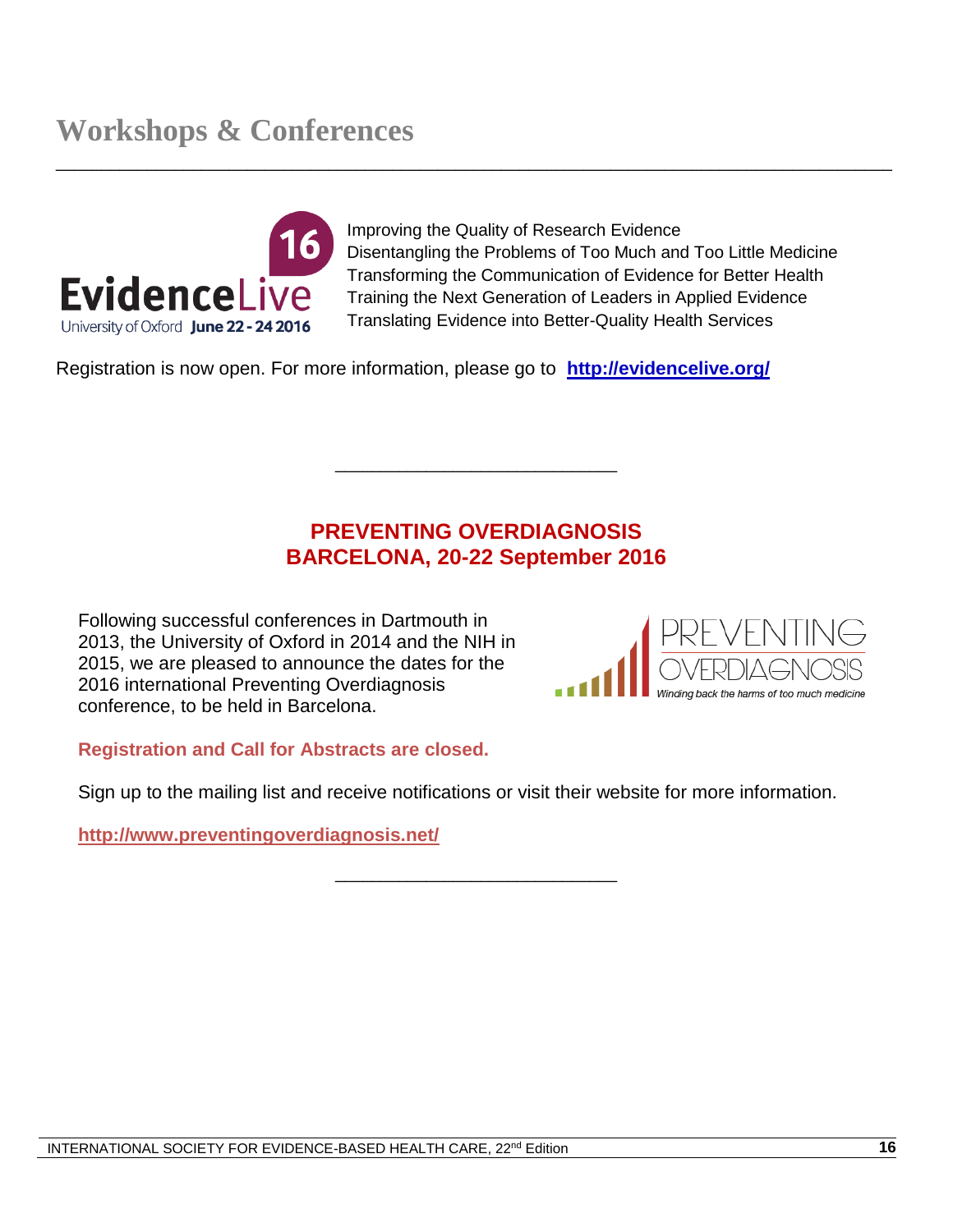

Oct 23 - 27 2016 **Grand Hilton Seoul, Korea** 



After nearly 25 years, the Cochrane Colloquium comes to East Asia for the first time. We are delighted to host this year's Colloquium in Seoul and extend a very warm welcome to all who share Cochrane's vision of a world in which health decision-making is informed by high quality, timely research evidence.

#### **Online registration will open on 1 April**

Please read these guidelines carefully and check the [visa information](https://colloquium.cochrane.org/registration-fees) page before registering. Information about fees can be found on the [registration fees](https://colloquium.cochrane.org/registration-fees) page. **Registration dates**

\_\_\_\_\_\_\_\_\_\_\_\_\_\_\_\_\_\_\_\_\_\_\_\_\_\_\_\_\_\_\_

- o 10 August: early registration closes
- o 10 October regular regisration closes;
- o 11 October: late and on-site registration

**Website: <https://colloquium.cochrane.org/>**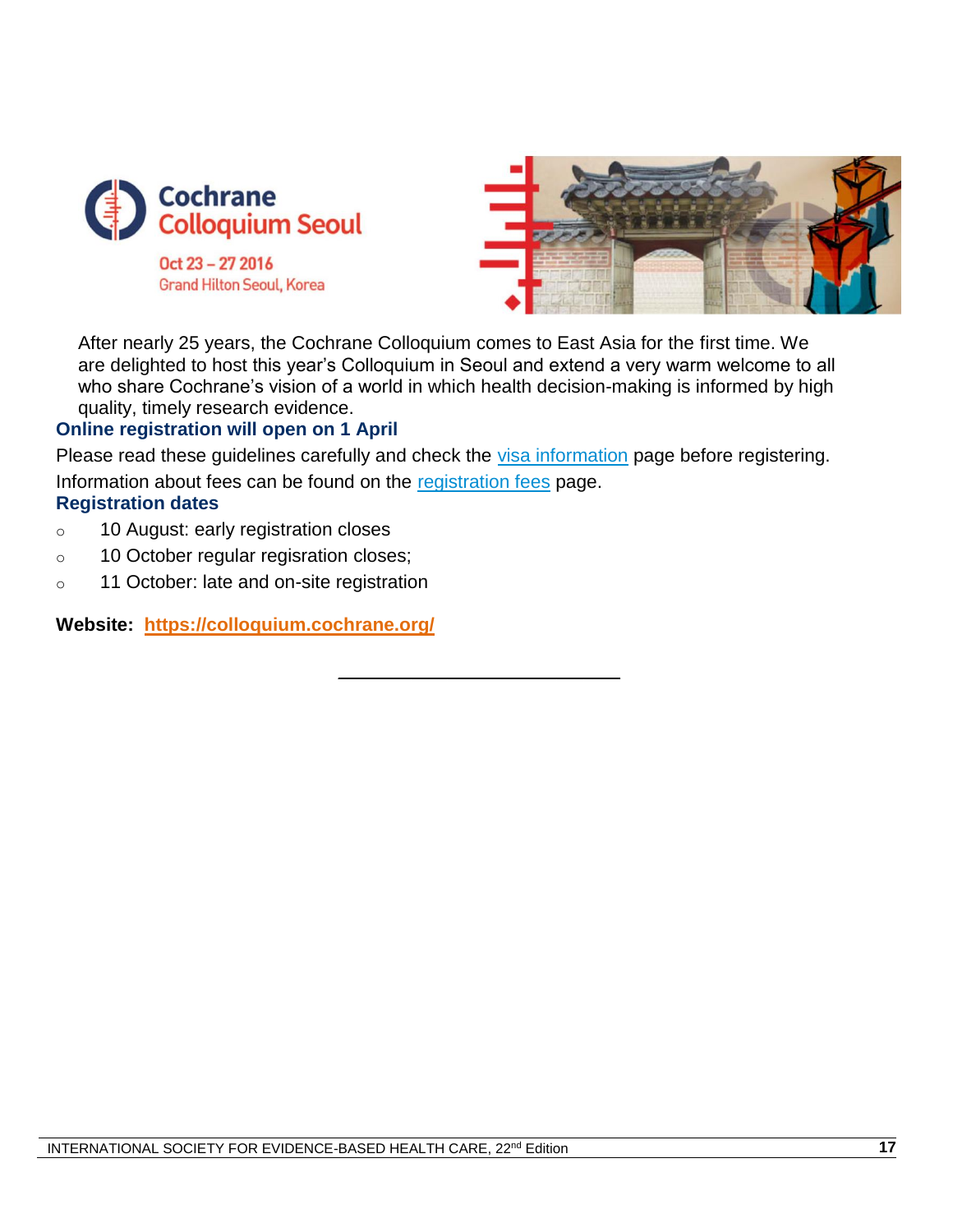### **SAVE THE DATE! December 7-9 th 2016**

#### <http://isehc2016.com/en/>



\_\_\_\_\_\_\_\_\_\_\_\_\_\_\_\_\_\_\_\_\_\_\_\_\_\_\_\_\_\_\_

HOME ABOUT ISEHC2016 PROGRAMME CALL FOR ABSTRACTS REGISTRATION TRAVEL & ACCOMODATION SPONSORSHIP & EXHIBITION CONTACT US

# **Welcome**

On behalf of the organizing committee, we are delighted to welcome you to the International Society for Evidence-Based Healthcare Congress (ISEHC-2016), the fifth of annual Conferences representing one of the largest gatherings of clinicians, researchers and policy makers in the field of evidence based health care and policy making. The organizing committee is endeavoring to bring together top experts and academics in the constantly evolving field of EBHC from around the world to exchange ideas, discover novel opportunities to **Connecting the dots** between research evidences and health policy.

As in the past, the conference includes a diversity of topics which we hope to bring a plurality of interests and perspectives to a single location. We invite all scientists, clinicians, health professional, health management and policy makers to participate in the enrichment of the scientific program of ISEHC 2016. The scientific program will feature plenary and invited talks as well as oral and poster sessions and pre congress workshops.

The conference will be held in the beautiful Kish Island- Iran on December 2016. Kish Island was ranked among the world's 10 most beautiful islands in 2010 and is the fourth most visited vacation destination in Southwest Asia. It is pleasant and relaxing during the December and requires no visa for staying up to 14 days.

We look forward to welcoming you in the beautiful Kish Island in 2016.



**Registration & Abstract Submission** 

Sing In

#### Calendar

| <b>Call for Abstracts Opens</b>        | 15 Apr 2016  |
|----------------------------------------|--------------|
| <b>Registration Opens</b>              | 8 Iul 2016   |
| <b>Abstract Submission Deadline</b>    | 30 Jul 2016  |
| Notification of Acceptance of Abstract | 24 Sep 2016  |
| <b>Early Bird Registration Closes</b>  | 10 Oct 2016  |
| Conference Dates                       | 7-9 Dec 2016 |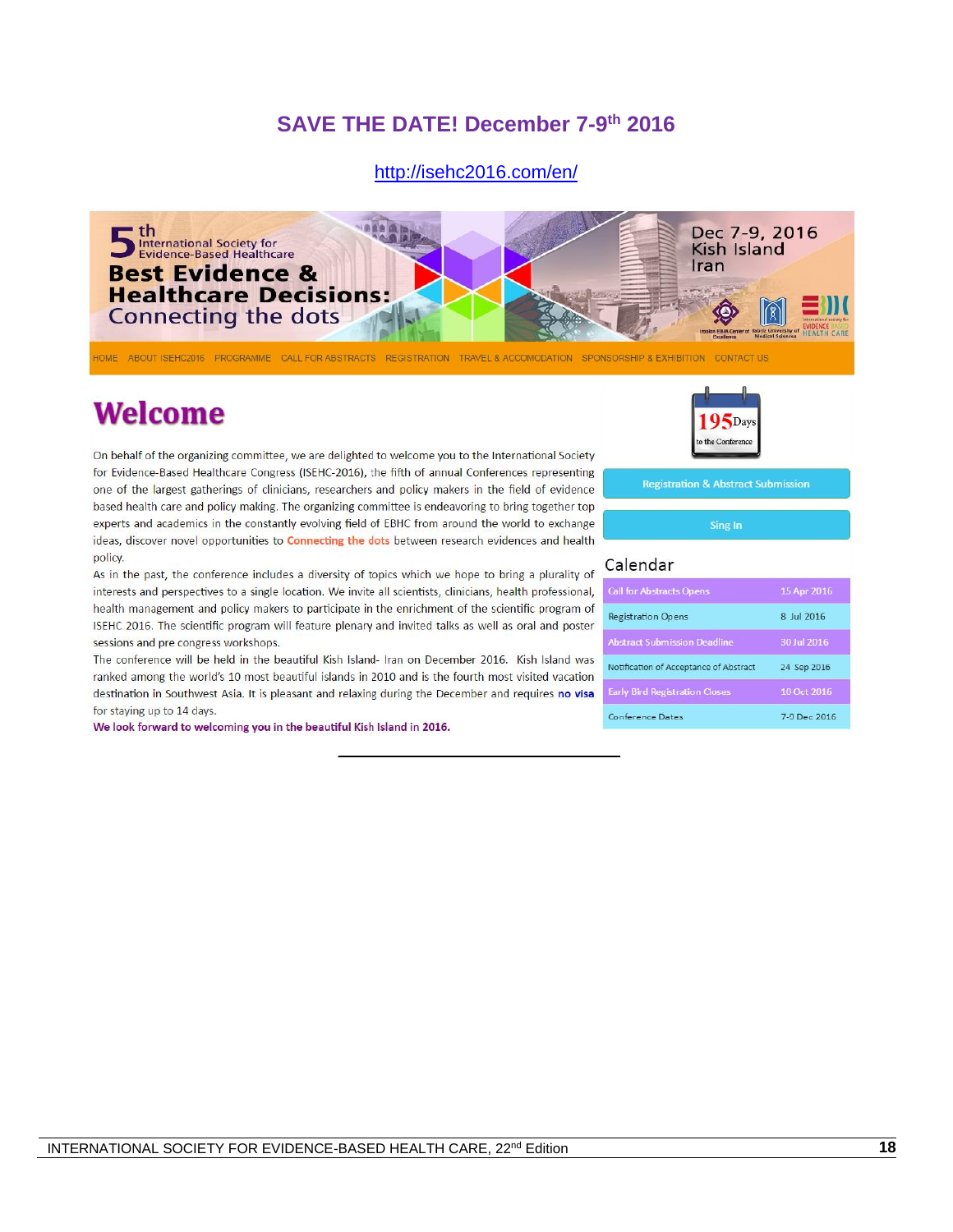#### **EDITORS**

#### *Jason Busse*

Assistant Professor, Clinical Epidemiology & Biostatistics McMaster University, Faculty of Health Sciences Clinical Epidemiology & Biostatistics 1280 Main Street West, HSC-2C12 Hamilton, ON L8S 4K1 **[bussejw@mcmaster.ca](mailto:bussejw@mcmaster.ca)**

#### *Paul Glasziou*

Professor of Evidence-Based Medicine Director of the Centre for Research in Evidence-Based Practice Bond University Qld, Australia 4229 **[pglaszio@bond.edu.au](mailto:pglaszio@bond.edu.au)**

#### *Gordon Guyatt*

Professor, Clinical Epidemiology & Biostatistics McMaster University, Faculty of Health Sciences Clinical Epidemiology & Biostatistics 1280 Main Street West, HSC-2C12 Hamilton, ON L8S 4K1 **[guyatt@mcmaster.ca](mailto:guyatt@mcmaster.ca)**

#### **SECTION CONTRIBUTORS**

#### **Editorials:**

Hilda Bastian – [hilda.bastian@nih.gov](mailto:hilda.bastian@nih.gov) Paul Glasziou – [pglaszio@bond.edu.au](mailto:pglaszio@bond.edu.au)

**Teaching Tips:** Paul Glasziou - [pglaszio@bond.edu.au](mailto:pglaszio@bond.edu.au)

**Research & Reviews:** Rae Thomas – [rthomas@bond.edu.au](mailto:rthomas@bond.edu.au) Loai Albarquoni - [loai.albarqouni@student.bond.edu.au](mailto:loai.albarqouni@student.bond.edu.au)

> **Resources & Reviews:** Paul Glasziou - [pglaszio@bond.edu.au](mailto:pglaszio@bond.edu.au)

#### **EDITORIAL ASSISTANT**

#### *Melanie Vermeulen*

Research Administration Officer Centre for Research in Evidence-Based Practice, Bond University Qld, Australia 4229 **[mvermeul@bond.edu.au](mailto:mvermeul@bond.edu.au)**